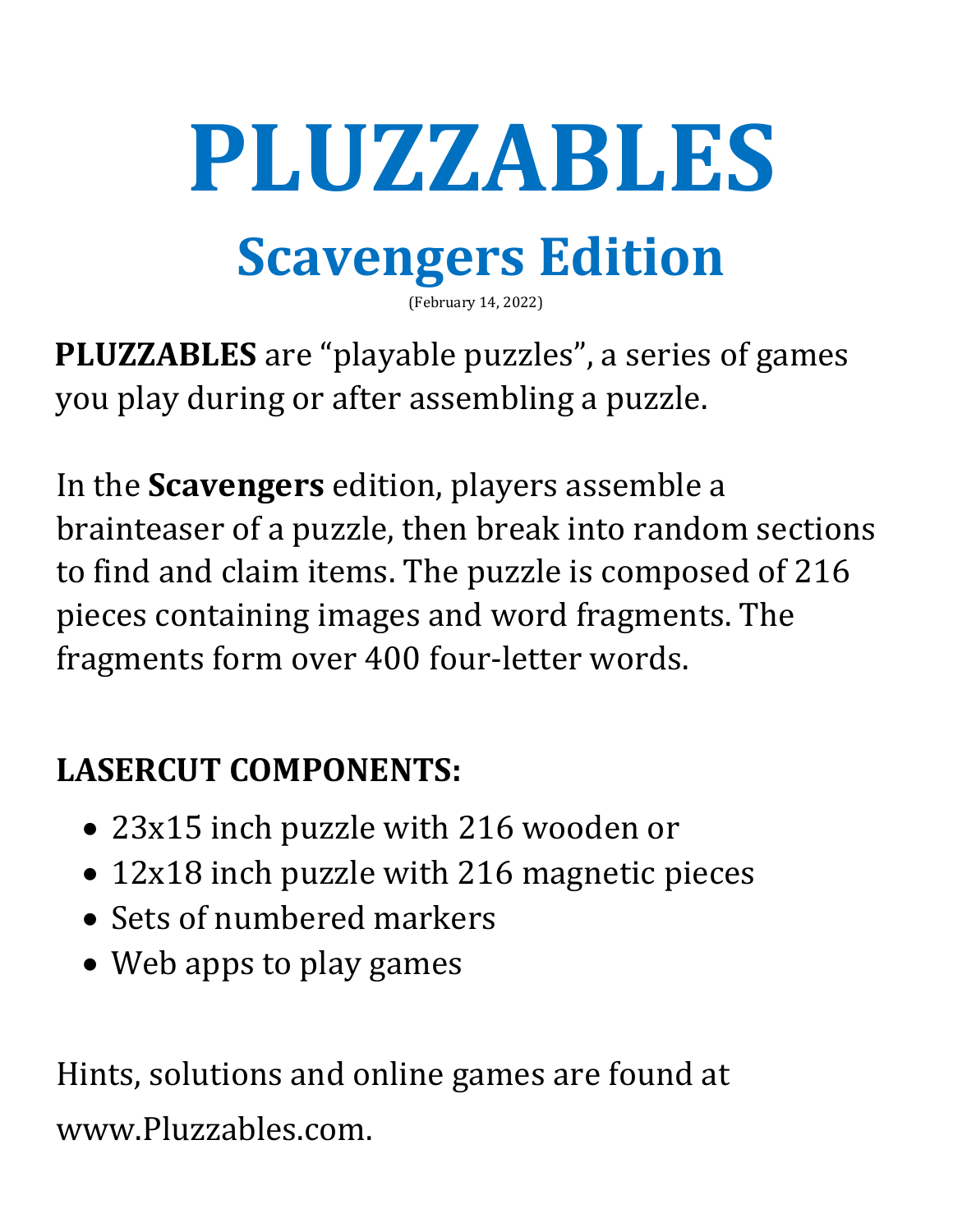#### **Overview:**

The puzzle you will build contains 216 items and over 400 2-letter bigram fragments. Correctly connect the puzzle pieces and ensure that all 4-letter words are correct. You will probably find the assembly quite challenging at times.

Afterwards, two fast-paced matching games can be played.

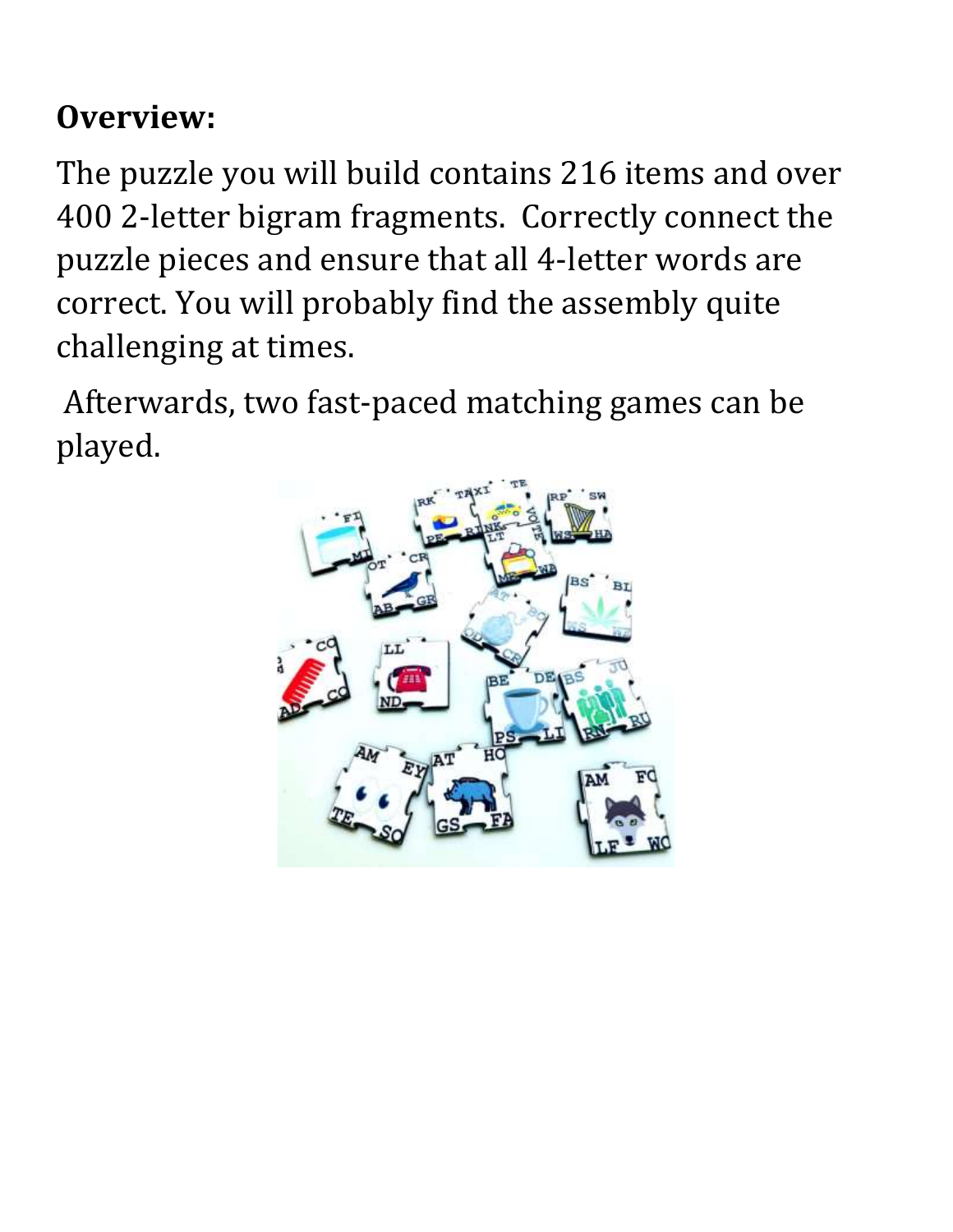#### **Setup**:

- 1.Prepare the puzzle by first connecting the outer edges and corners. These pieces are the easiest to join as the words are easier to visualize.
- 2.Continue by finding inner pieces that form vertical words.
- 3.Finally, fill in the remaining pieces.

#### **Forming Words:**

Join puzzles pieces to make four-letter words. Ensure that all 2-letter fragments form valid 4-letter words.

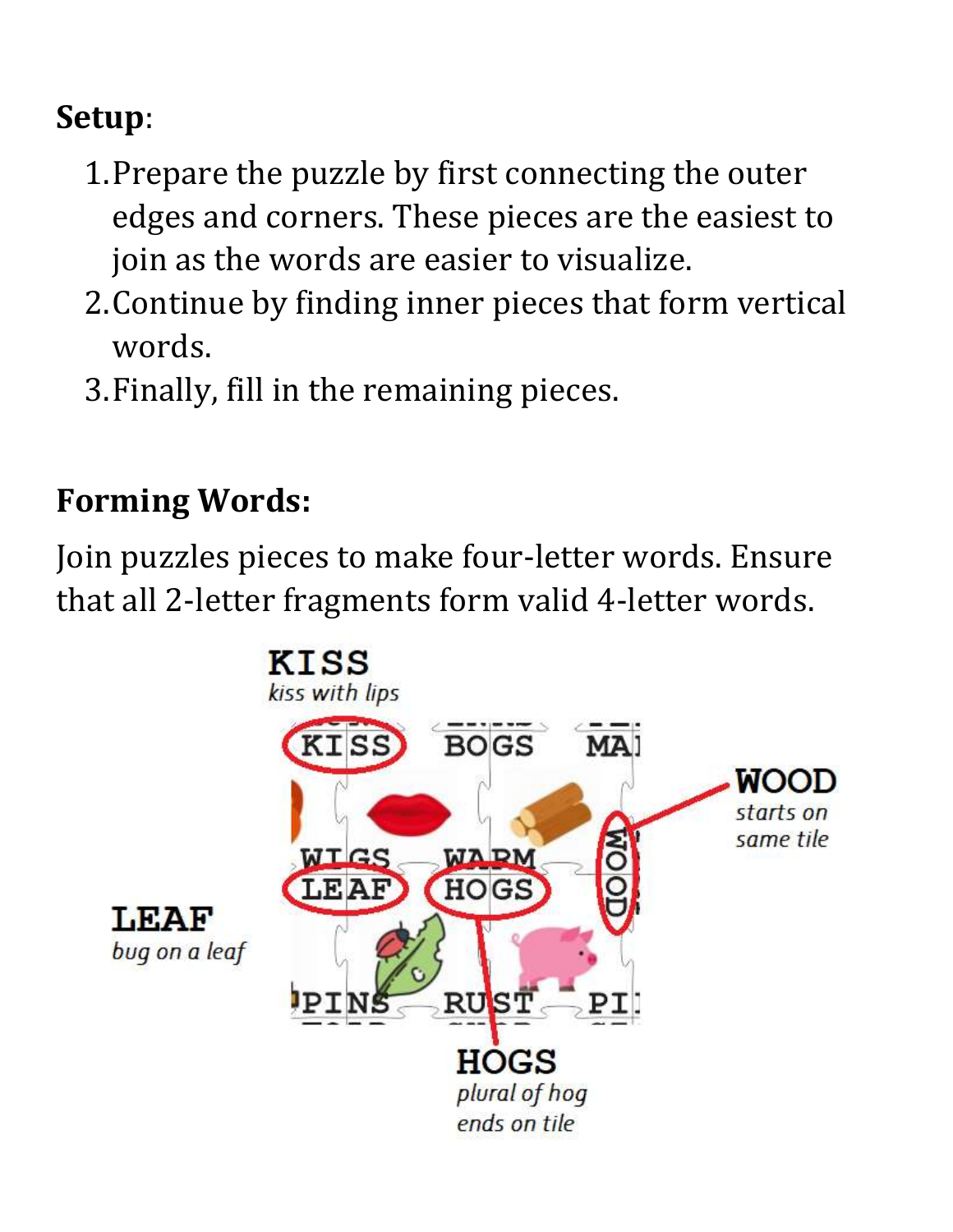#### **Hints:**

Hints and partial solutions are provided on the Pluzzables website. Once you complete the outer frame of the puzzle, you should be able to see patterns. Use the patterns to guide you in placing the remaining pieces.

#### **Tabletop Games:**

Once your puzzle is complete, you can play one of several games.

#### **Play an Online Game:**

Visit the Pluzzables website and play one of the online games using your completed puzzle. Some games require use of the provided markers. Give each player a set of their markers.

|  |  | 1 TK TK KI |  |
|--|--|------------|--|
|  |  | 222222     |  |
|  |  | 333333     |  |
|  |  | 444444     |  |
|  |  | 555555     |  |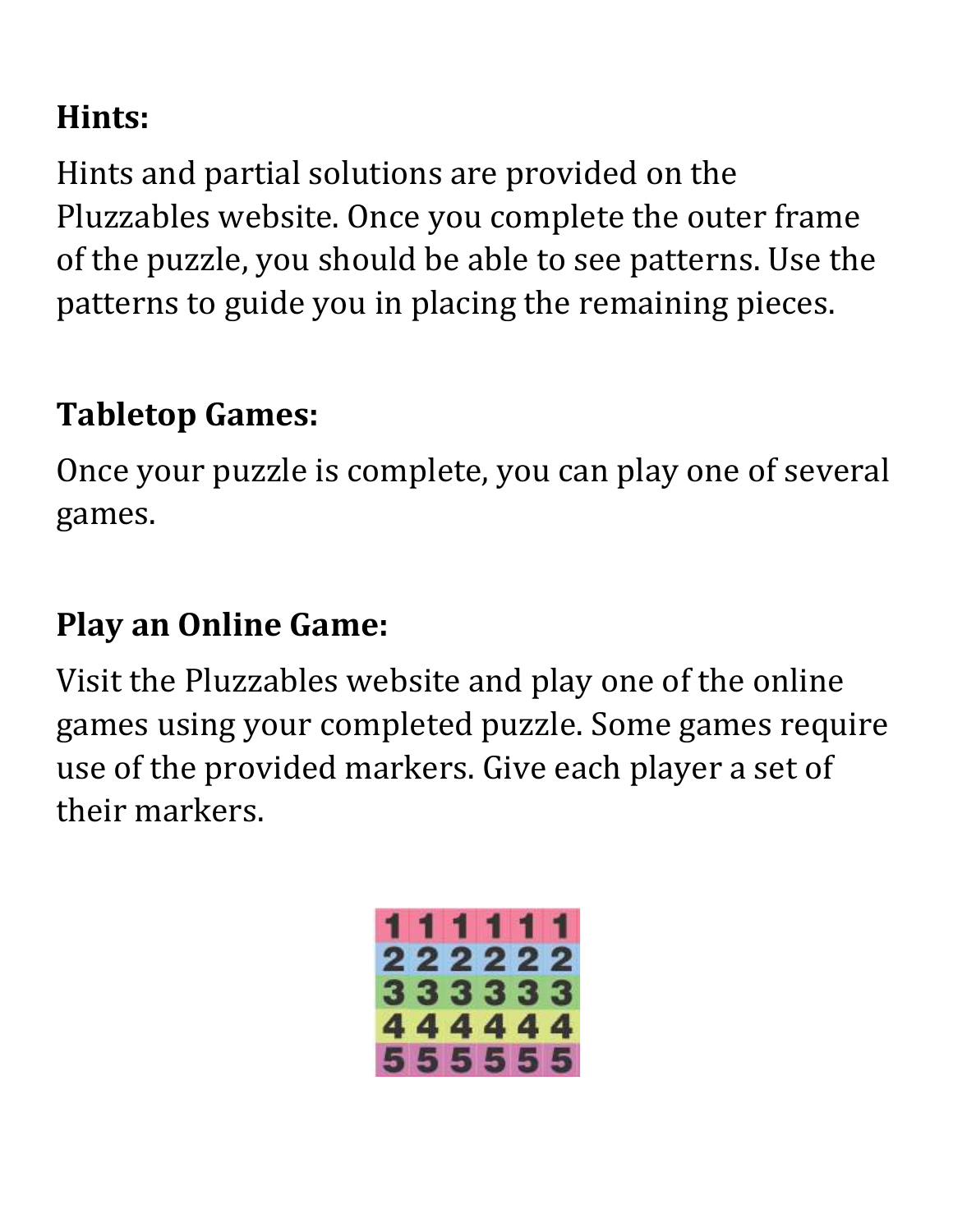#### **"Tic Tac Toe" Game:**

Play a territorial game with your completed puzzle. On your device, use your browser to visit [www.Pluzzables.com](http://www.pluzzables.com/) and select the Scavenger app.

On each turn, a player will:

- 1.Show the next attribute from the web app
- 2.Find an item whose name or attribute starts with the letter revealed
- 3.Call out the match
- 4.Flip over the card and place it over the item and align the arrow to point to the player.

#### **Scoring:**

Once a player aligns three or more arrows in a straight line or forms 2x2 square, score one point and returns the cards back to the draw pile.

#### **Winning:**

The first player to exceed ten points will be the winner.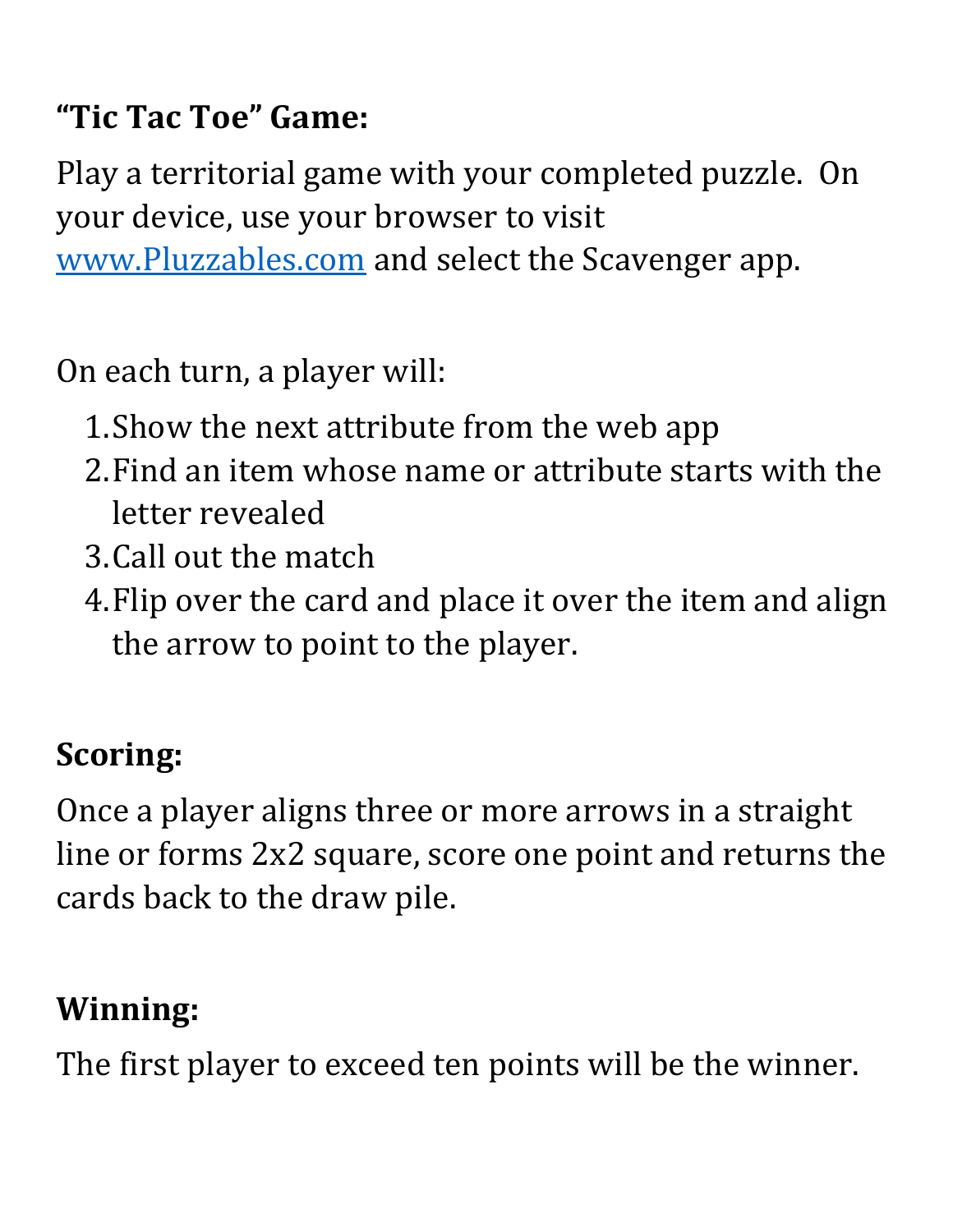#### **Attributes:**

An attribute is a major quality of a specific item. Attributes can be a specific category like PET or an A-Z letter. In order to match a letter, the attribute for an item must start with that letter. For example:



When using a colour, most of the item must be that colour.

#### **Disputes:**

Use the attributes chart on the website to verify any disputes with a match.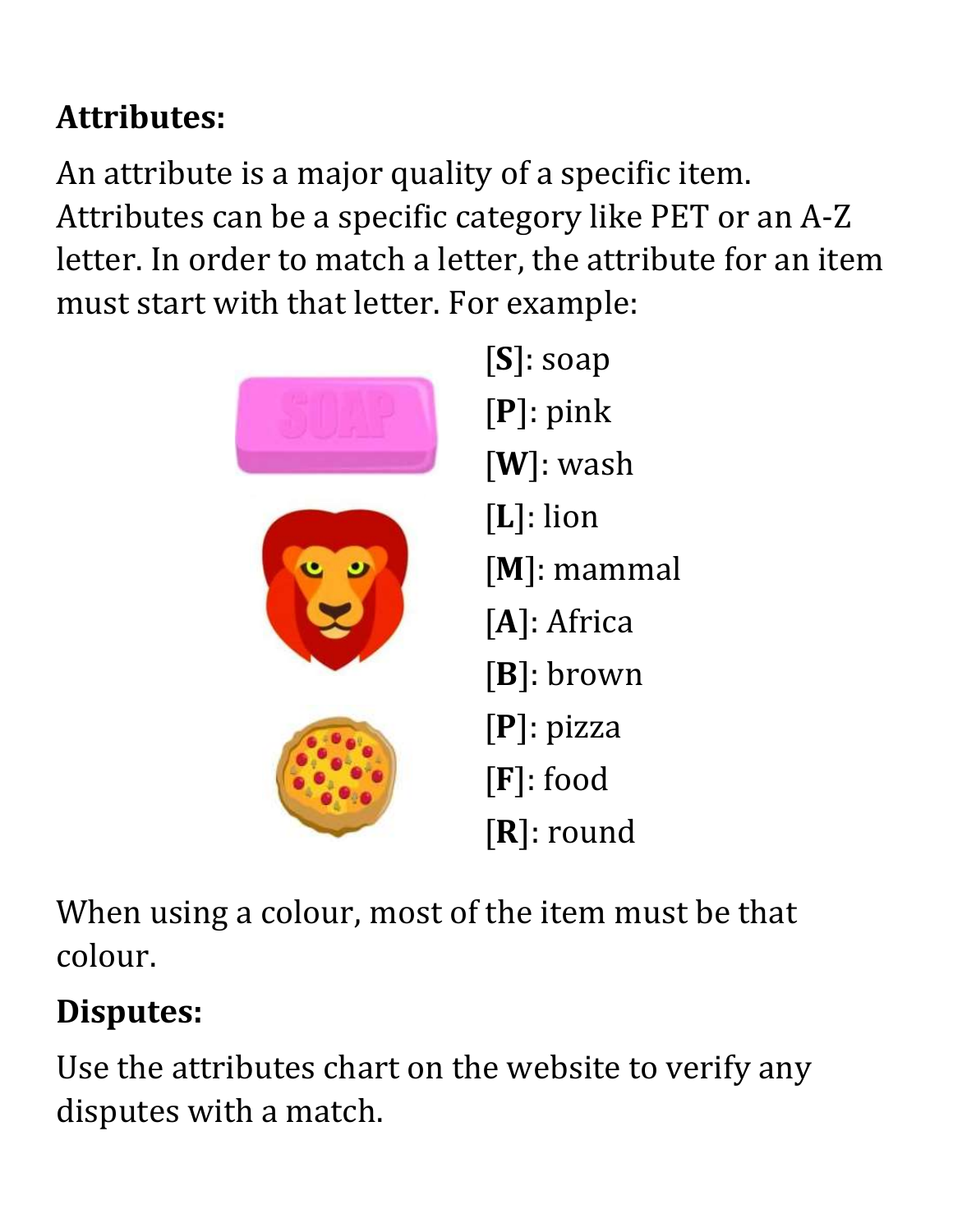#### **Claiming Items:**

To claim items, place your marker on the item's puzzle piece. You can also move one of your markers to claim an item.



#### **Strategy:**

If your opponent is close to completing a line of arrows, attempt to block with your arrow placement.

#### **Claim to Fame Game:**

The Claim to Fame game is simpler than the Scavengers game. Instead of claiming spaces via attributes, simply find matching items. On your device, use your browser to visit [www.Pluzzables.com](http://www.pluzzables.com/) and select the Claim to Fame app.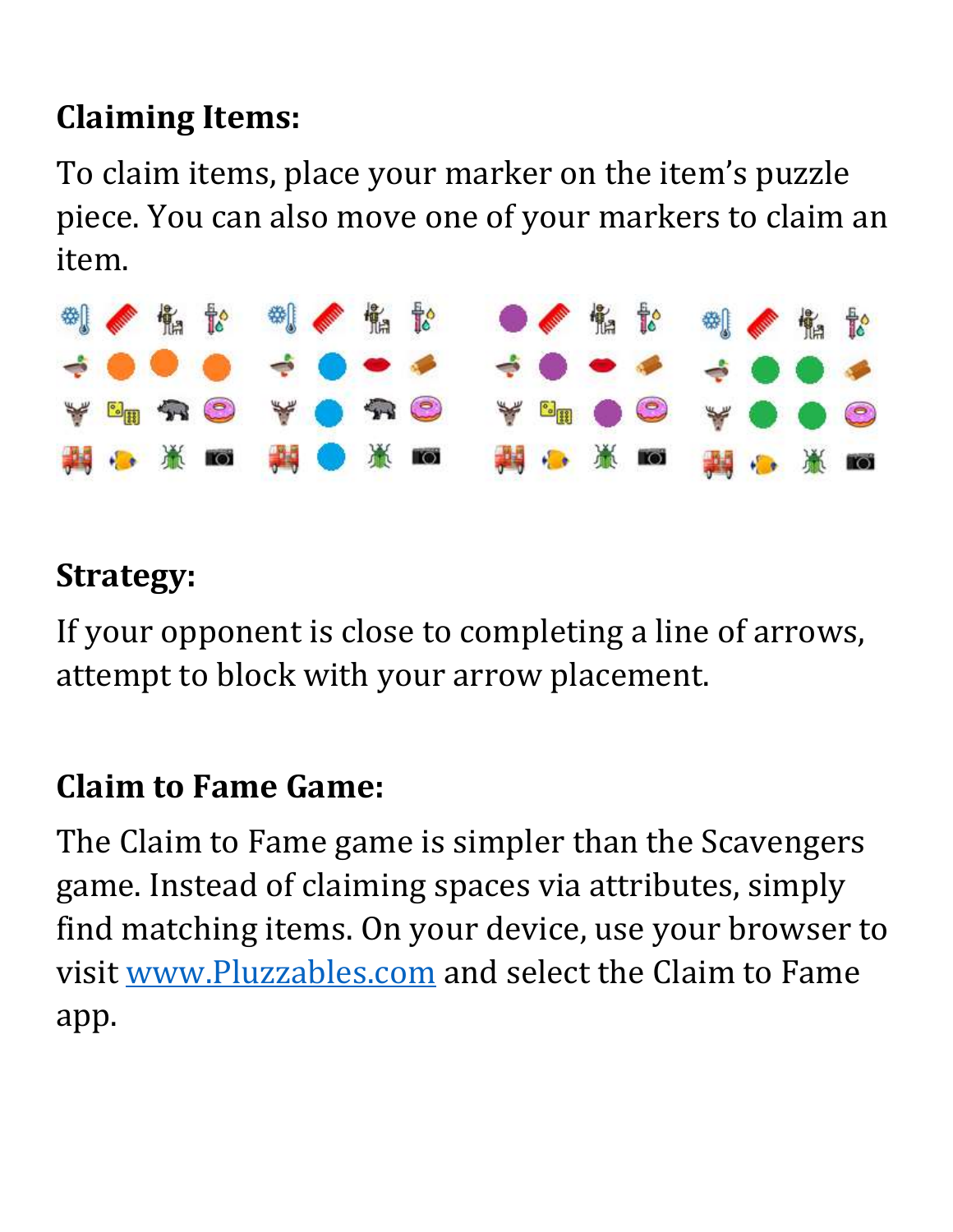#### **Winning a Game:**

There are two winning conditions:

- At least three of your markers are in a straight line
- Four of your markers formed a perfect 2x2 square.

#### **Pair Up Game:**

The Pair Up game is a fast-paced web app where you find adjacent items. Each person must use their own cell phone to keep score. The first person with the highest score after an agreed upon time limit will be the winner.